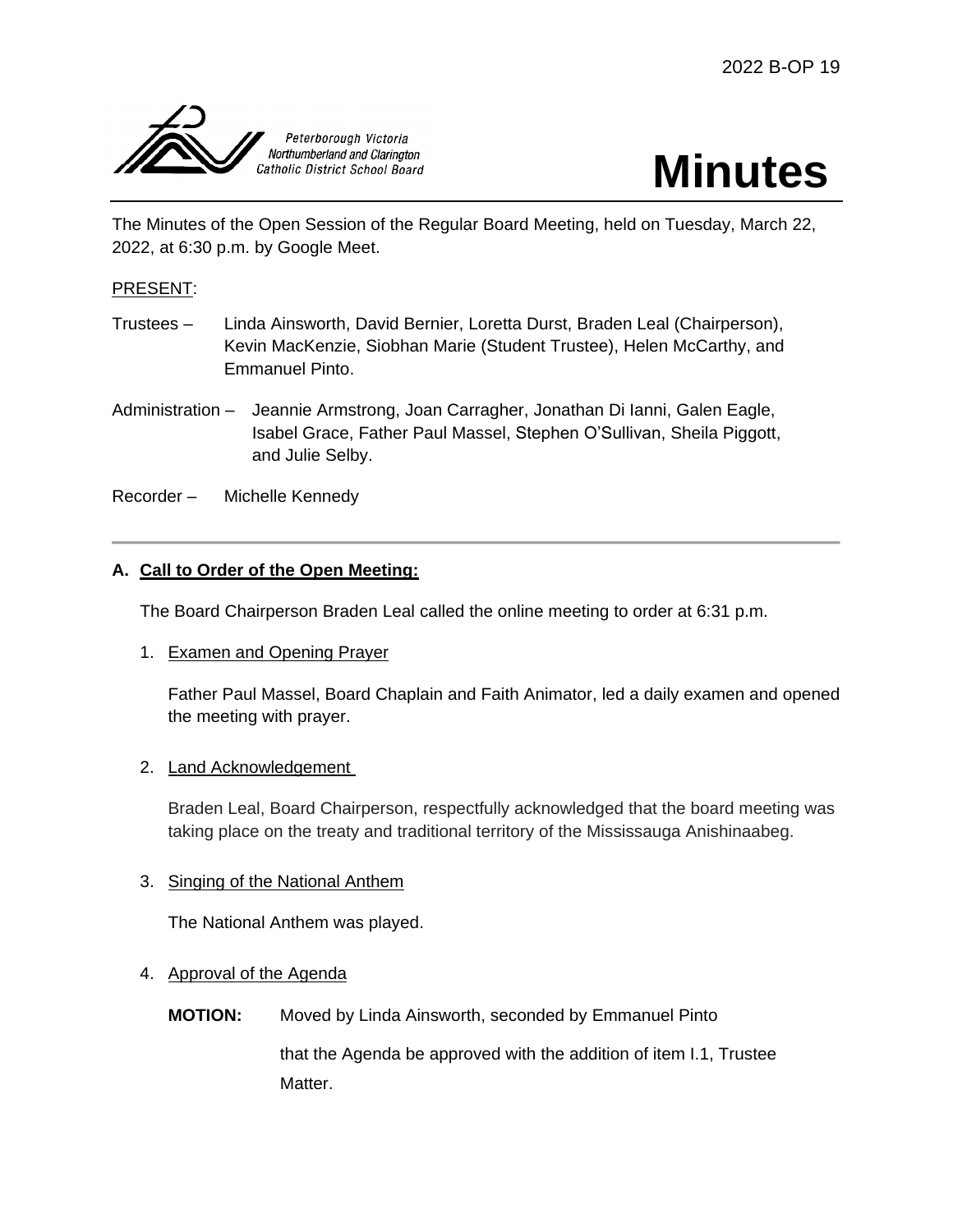Carried.

### 5. Declarations of Conflicts of Interest

There were no conflicts of interest declared.

#### 6. Approval of the Minutes of the February 22, 2022 Regular Board Meeting.

**MOTION:** Moved by Linda Ainsworth, seconded by Emmanuel Pinto

that the minutes of the February 22, 2022 Regular Meeting be approved.

Carried.

7. Business Arising Out of the Minutes.

There was no business arising out of the minutes.

#### **B. Reports from the Office of the Director and Student Trustees:**

1. Report from the Director of Education.

Joan Carragher gave the Director's Report, which included the following points:

- In solidarity with those in Ukraine, there have been prayer services, masses, liturgies and fundraisers. A poignant video with recent images of the war and leaders united in hopes for peace in Ukraine was viewed.
- During the season of Lent there have been ongoing preparations for Easter and we look forward to the board-wide Faith Day on April  $8<sup>th</sup>$ . "Building a Community that Accompanies" is the theme for this year and we look forward to welcoming Bishop Paul Andre Durocher who will be the keynote speaker.
- March 21, 2022, marked the first 'normal' return from March Break in two years and the lifting of mask mandates. It is estimated that on average across all of our schools 75 per cent of staff are choosing to continue to wear masks and approximately 35 percent of students continue to wear masks.
- The requirements of physical distancing and cohorting are no longer required and the vaccination mandates have been removed eliminating the need for unvaccinated staff to do weekly testing.
- There are several health measures still in place including the continuation of enhanced cleaning, hand sanitizing and respiratory etiquette and daily reporting of absences and the placement of additional hepa units provided by the Ministry of Education.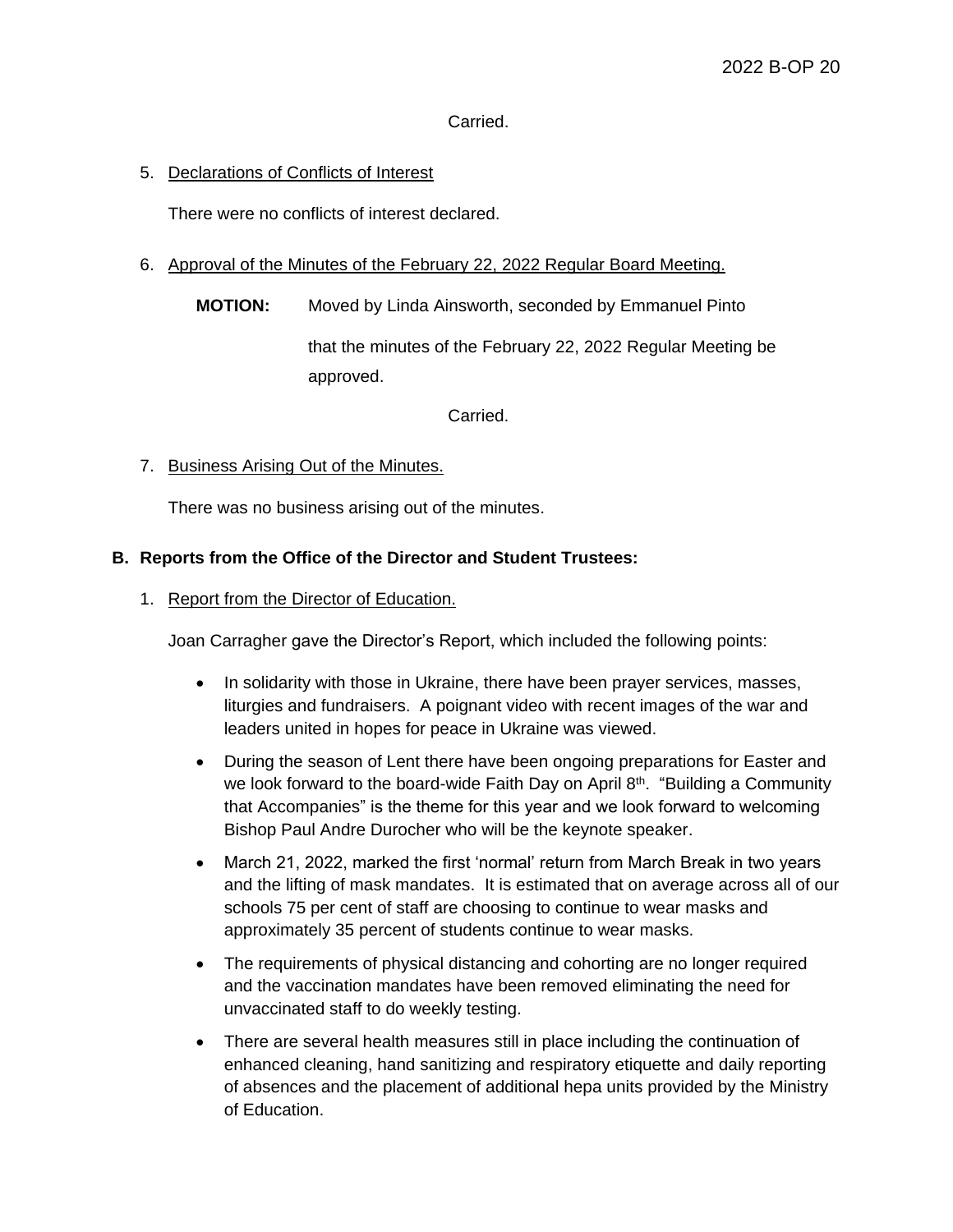- Schools will maintain stock of masks, gloves, and sanitizer, however it is expected that the use of PPE will drop significantly. The board, through the Ministry of Education, will continue provide PPE and RATs as needed.
- The provision by the Ministry of Education of free menstrual products that was announced last year are being received at the schools this week.
- The Learning Recovery Action plan includes tutoring opportunities that will be available from April to July.
- The modernization of elementary science and destreamed secondary curriculum has been received and will be implemented in September 2022 and supports will be forthcoming to assist elementary and secondary teachers as they implement the new guidelines.
- A letter has been received from the Terry Fox Foundation noting four PVNCCDSB schools in the top 50 school fundraisers. Congratulations to St. Peter Catholic Secondary School who placed second overall in Ontario, and to Holy Trinity Catholic Secondary School who placed fourth. St. Mary Catholic Secondary School and Holy Cross Catholic Secondary School also placed 10<sup>th</sup> and 16<sup>th</sup>, respectively. Together, these schools raised \$76,311.
- Thank you to all of our schools who participated in fundraising for the Terry Fox Foundation and this very important cancer research.
- Finally this time of year begins the plans for next year including budget planning, board improvement planning and alignment with strategic priorities, staffing and administration recruitment.
- Thank you to all staff and students for flexibility, perseverance and resiliency as we continue to work through the challenges of the pandemic.

Following her report, Joan Carragher invited questions and comments from the trustees.

### 2. Report from the Student Trustee, Siobhan Marie.

Student Trustee Siobhan Marie gave the Student Trustee report which included the following highlights:

- Student returned this week after a much-enjoyed March Break.
- There have been many student-led activities this month at all of our secondary schools.
- St. Peter Catholic Secondary School held a Pancake Tuesday event providing breakfast to students.
- Many schools held events raising funds for the Red Cross campaign such as wearing yellow and blue in support of Ukraine.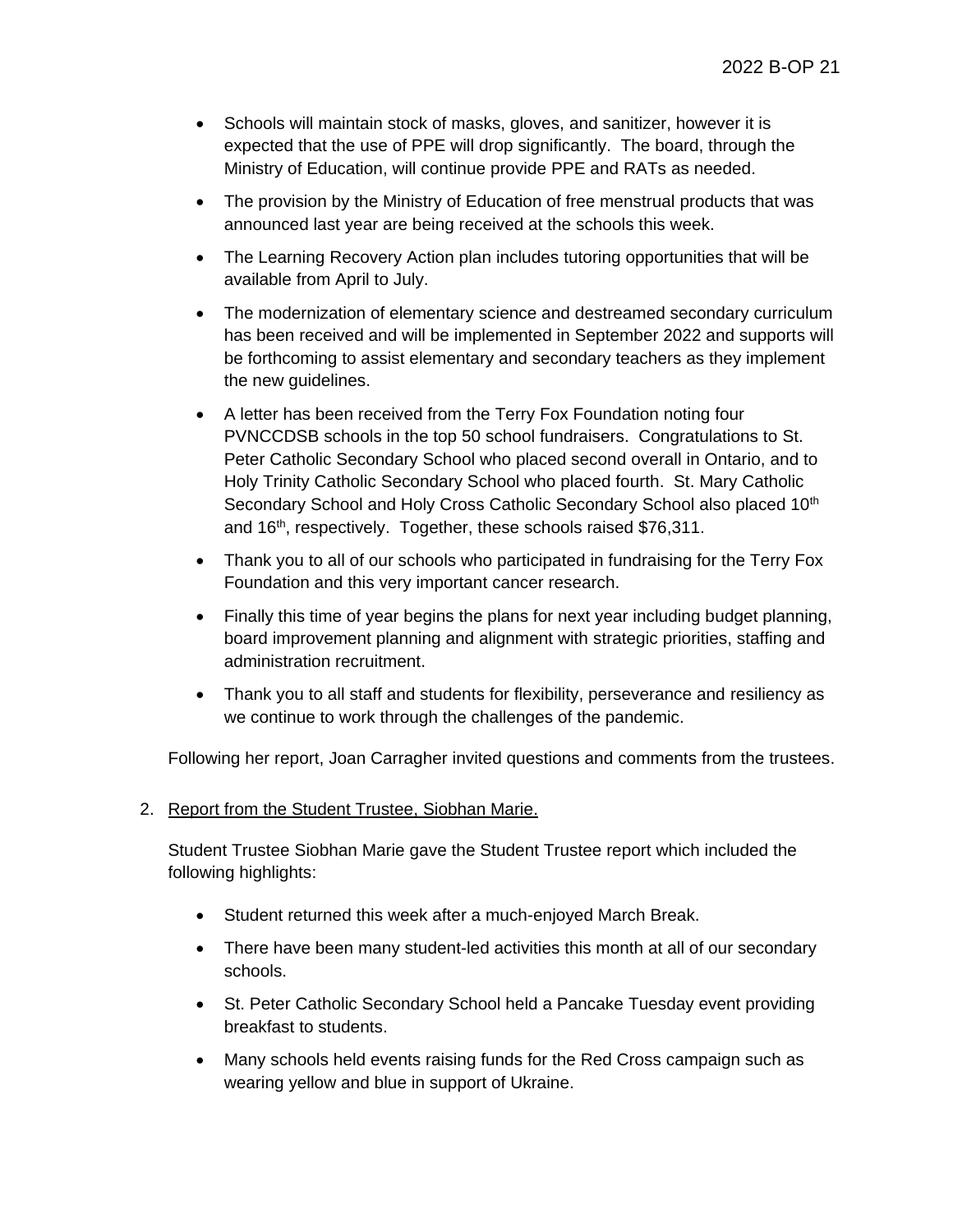- A display with artefacts in the main foyer at St. Peter Catholic Secondary celebrated 170 years in Catholic Education
- Holy Cross Catholic Secondary continue with healthy mindfulness quotes on the announcements and recently raised awareness for Down Syndrome with "Rock Your Socks Day". Their council is getting ready for their annual live-streamed "Holy Cross Game Show".
- St. Stephen Catholic Secondary continue to have family pizza days with Dominio's. The school has also continued to celebrate St. Stephen Royals of the month, where students are recognized for exemplary leadership and service in their school communities.
- International Women's Day was celebrated at St. Stephen with students wearing purple at school.
- Positive and uplifting messages were written on sticky notes and posted on Grade Nine lockers at Holy Trinity Catholic Secondary School by Link Crew members.
- St. Thomas Aquinas Catholic Secondary School celebrated Ash Wednesday mass in person for the first time since the beginning of the pandemic. The school is holding a food drive for the duration of Lent.
- A project to purchase Indigenous Literature for St. Thomas Catholic Secondary School has been undertaken with a \$750 grant from the Rising Youth Foundation. The goal of the project is to educate and challenge students to be aware of misconceptions or stereotypes they hold about Indigenous literature and culture. The goal is to expand the program to all schools of the Board.
- This month at the Student Council Leadership Committee, held this afternoon, Manager of Information Technology, Sean Heuchert shared the student technology survey with the committee members.

Siobhan Marie invited questions and comments at the conclusion of her report.

### 3. Report from the Manager of Communications.

The Manager of Communications, Galen Eagle gave a presentation on the composition and communications plan for the newly developed staff recognition program that will launch at the end of March. The program entitled "Everyday Hero" was formed with the importance of being valued in a learning community in mind.

The objective of the program will be to feature two employees each week from April to June this year who are nominated through an online form as an everyday hero. The recognized employees will receive recognition and swag that is branded with the initiative's logo. There are plans to evaluate the program and measure social media reach to determine if the program has added value and met the goals intended.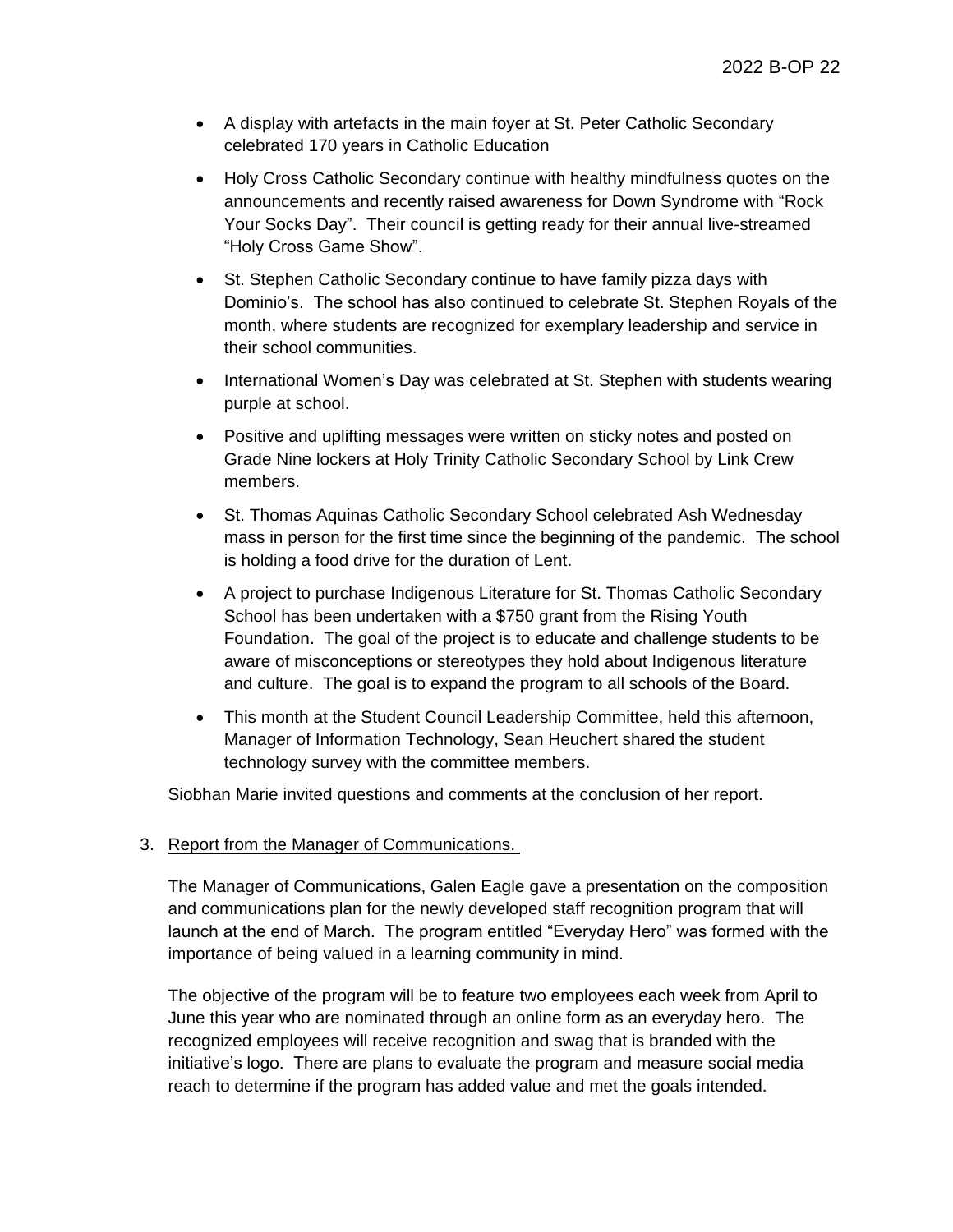At the conclusion of his report, Galen Eagle invited questions and comments from the trustees.

### **C. Presentations:**

### 1. Board Strategic Priority – Ensuring Equity: Board Update on Equity Initiatives.

Superintendent of Learning Jeannie Armstrong introduced Board Equity Advisory Mante Molepo who gave a slide show presentation to update trustees on the Equity Initiatives being undertaken at PVNCCDSB.

Mante Molepo reviewed the work that she has guided in the past year which has included review of policies and administrative procedures relating to equity and inclusive education, purchase of resources reflecting diversity, anti-black racism consultations, and professional development in the areas of leadership, anti-racism and anti-black racism. Professional development was also delivered with respect to Black History Month, which has included furthering education about changes to narratives throughout the year, beyond February. In addition, supports to educators and administrators on racism, equity, and inclusive education, supports to parent, in person visits to schools were also noted.

Following the presentation, Mante Molepo answered questions from the trustees.

#### 2. Ensuring Equity: Student Census Data.

Jeannie Armstrong, introduced Learning Consultants Peter Bagnall and Sandra Connolly who gave a presentation on the collection and interpretation of the data from the recent student census and student synod discussions.

The data will help to shape the ways in which curriculum is delivered to students, identify ways to eliminate barriers to equitable education, and shape the board's pastoral plan.

The next steps with regard to student data collection are to communicate the results, use the data for equity planning and identify improvement areas. The next data collection will take place in the fall of 2022.

At the conclusion of the presentation, the presenters answered questions from the Trustees.

### **D. Programs and Services:**

#### **E. Business, Finance and Governance:**

1. R.A. 2022 Trustee Determination and Distribution.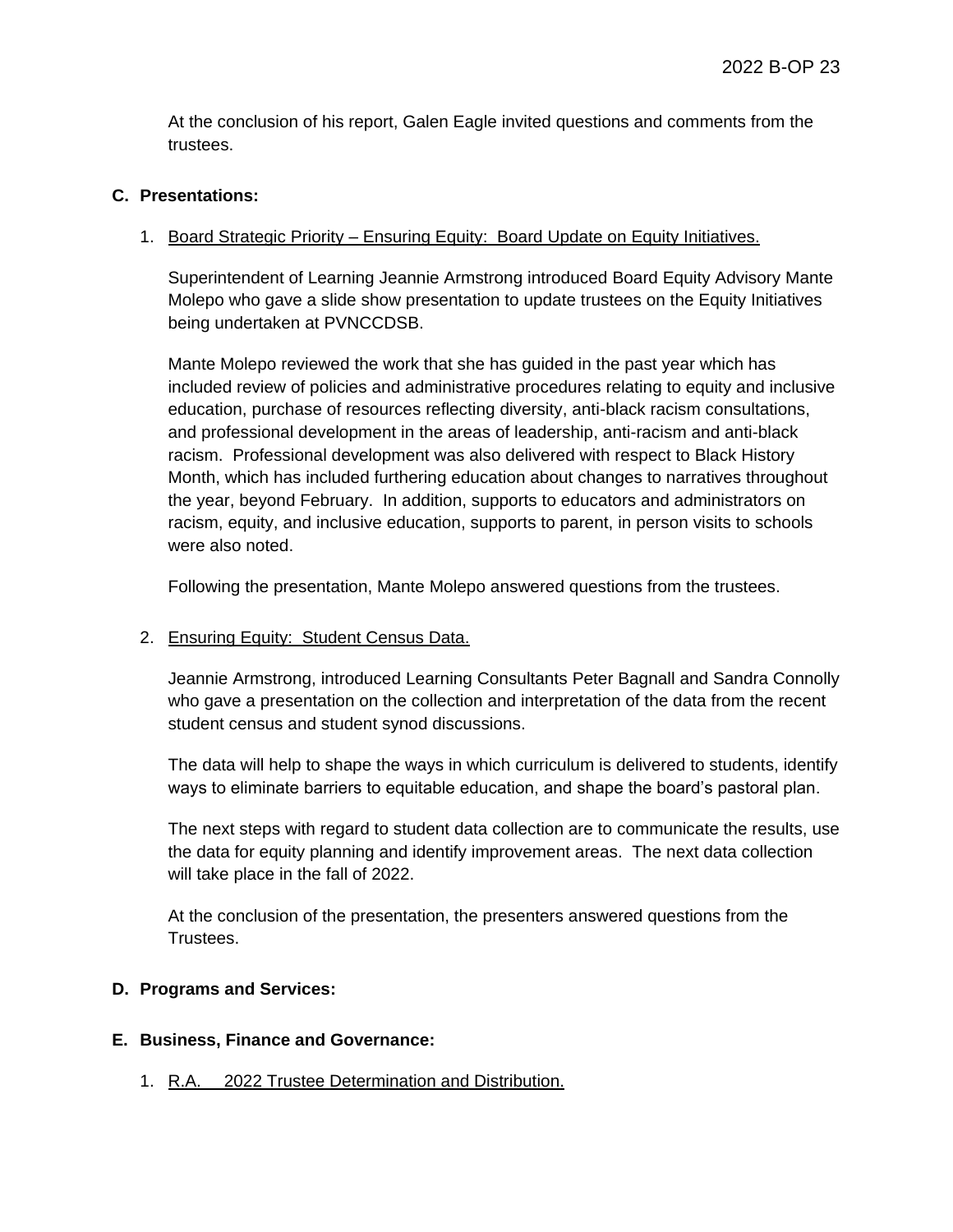Superintendent of Business and Finance, Isabel Grace reviewed the report which outlined the rationale and formulae used to determine the number of trustees and their distribution in the various municipalities within the Board's jurisdiction.

**MOTION:** Moved by David Bernier, seconded by Emmanuel Pinto

that the distribution of trustees for the 2022 election remain unchanged from the 2018 election, with one representative to be elected from each of Peterborough County, Northumberland County, and the City of Kawartha Lakes, and two representatives elected from each of the City of Peterborough and the Municipality of Clarington; and,

that in accordance with governing legislation, the decision of the Board concerning trustee determination and distribution for 2022 election purposes be summarized in an appropriate report and forwarded to the Ministry of Education and municipal election clerks by April 4, 2022.

### Carried

## 2. R.A. Capital Project Tender Awards.

Superintendent of Business and Finance, Isabel Grace noted that large projects that are beyond the amount of one million dollars must be brought to the Board of Trustees for approval as they are beyond the purchasing authority limits of board senior administration.

**MOTION:** Moved by Emmanuel Pinto, seconded by Linda Ainsworth

that the Board approve the following Roof Replacement tenders:

- 1) St. Catherine Catholic Elementary School in the amount of \$957,000 plus HST to Designed Roofing Inc.
- 2) Holy Cross Catholic Secondary School in the amount of \$1,432,903 plus HST to Blanchfield Roofing Co. Ltd.

Carried.

### 3. R.A. Education Development Charges By-law.

Superintendent of Business and Finance, Isabel Grace reviewed the report and the attached proposed by-law. There were minor changes noted from the original draft that was presented and the next steps in the process were noted.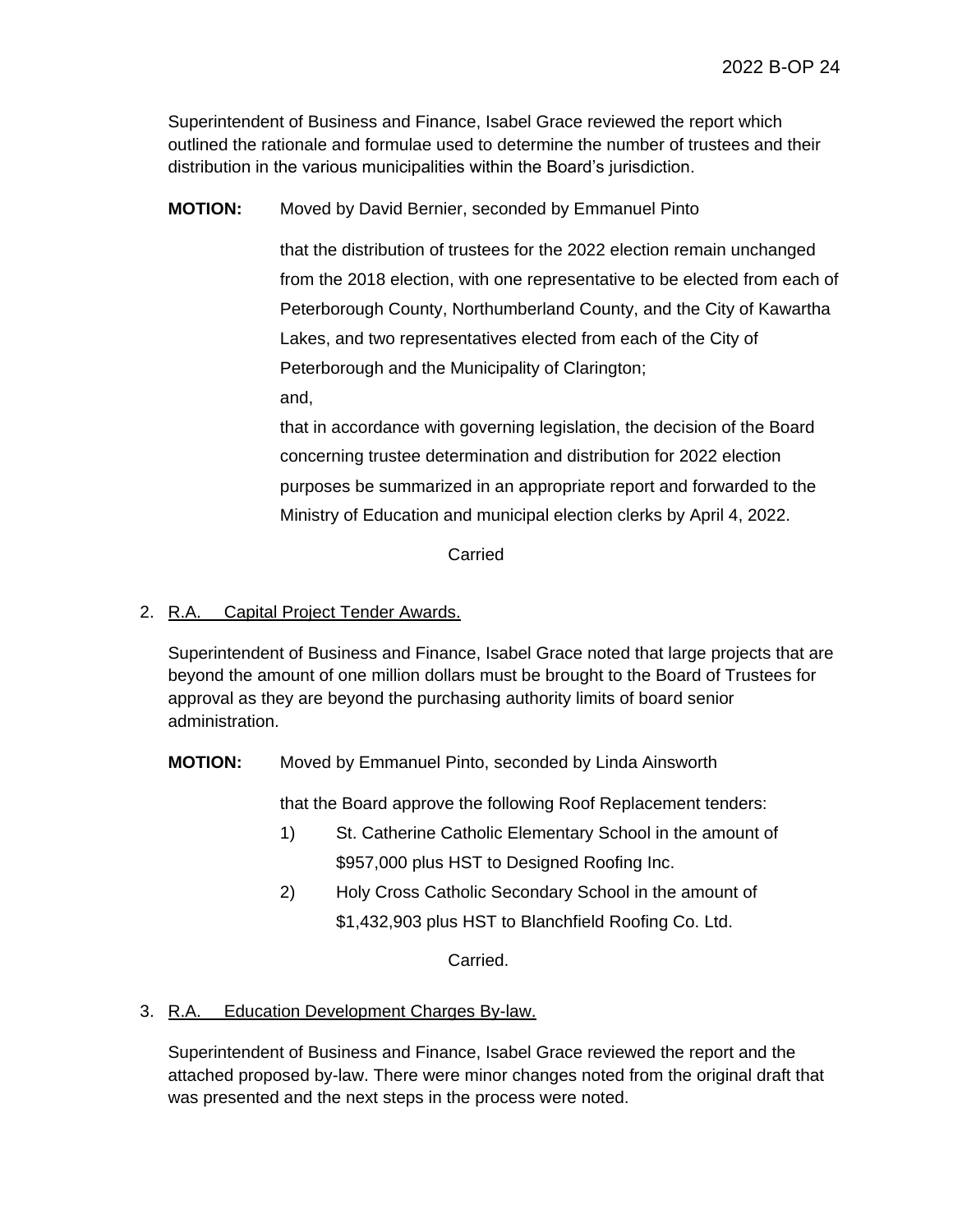**MOTION:** Moved by Linda Ainsworth, seconded by Helen McCarthy that the Board enact and pass the by-law set out at Schedule "1" (with the date of Ministerial approval to be inserted in the second recital and with the expanded definition of the county at 1.E).

Carried.

**MOTION:** Moved by Kevin MacKenzie, seconded by Loretta Durst that the new by-law come into effect on April 4, 2022 and expire on April 3, 2027 (unless repealed on an earlier date).

Carried

**MOTION:** Moved by Emmanuel Pinto, seconded by Linda Ainsworth

That the new non-residential education development charge be phased in as required under current regulations from the prior rate of \$.02 per square foot of gross floor area to a maximum of \$.14 per square foot of gross floor area as outlined in Appendix A.

Carried.

**MOTION:** Moved by Linda Ainsworth, seconded by Kevin MacKenzie

That the new residential education development charge be phased in as required under current regulations from the prior amount of \$62 per dwelling unit to a maximum of \$524 per dwelling unit as outlined in Appendix A.

Carried.

**MOTION:** Moved by Helen McCarthy, seconded by Emmanuel Pinto That the education development charge on residential development be a uniform charge on all residential development.

Carried.

**MOTION:** Moved by Linda Ainsworth, seconded by Emmanuel Pinto

That the Board levy an education development charge on both residential and non-residential development and that the percentage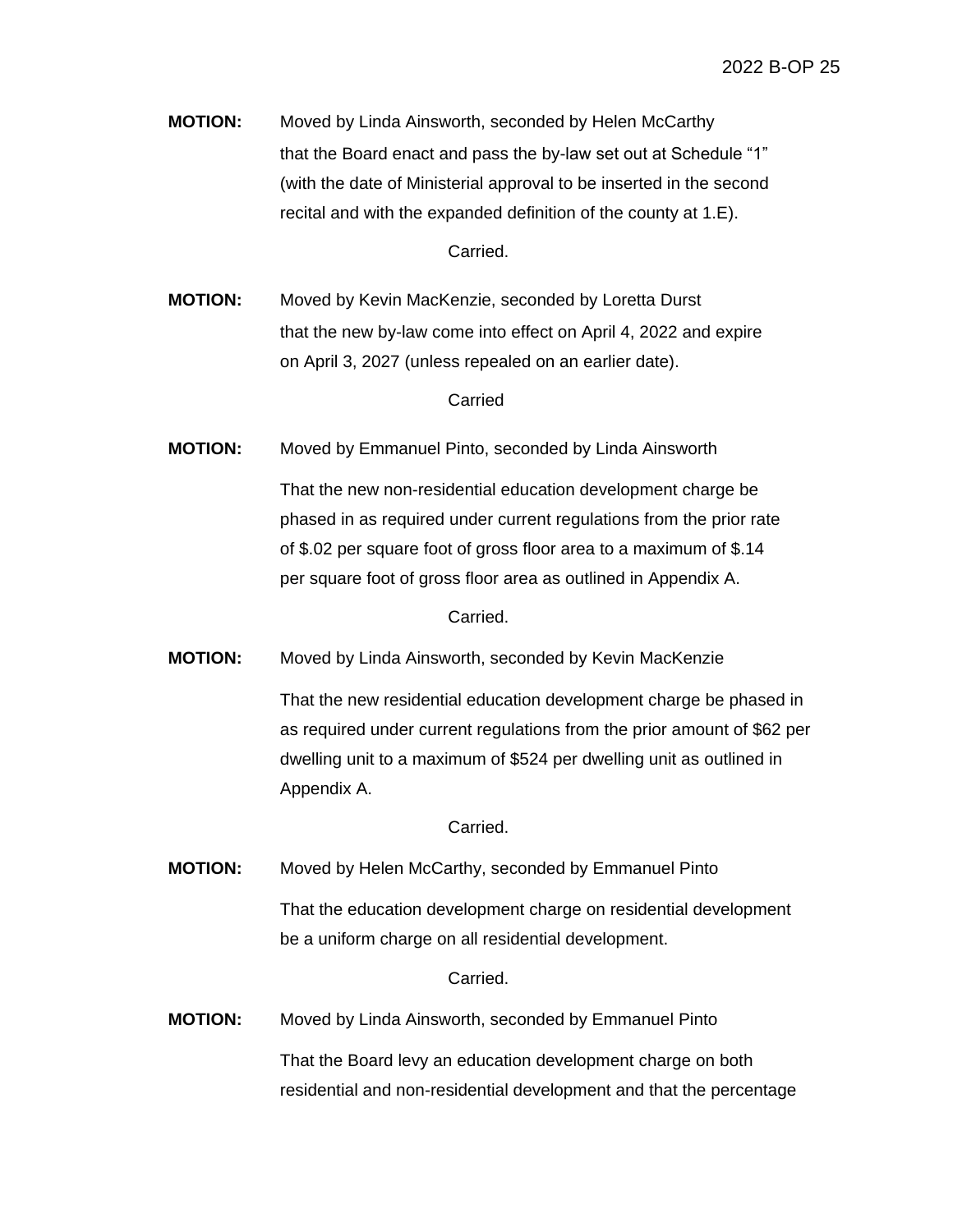of the growth related net education land cost that is to be recovered from non-residential development be 10%.

Carried.

**MOTION:** Moved by Emmanuel Pinto, seconded by Loretta Durst

That the Board determine that no further public meetings need to be held by the Board in regard to the proposed by-law since any changes in the form of by-law from that previously posted on the Board's website are clerical in nature.

Carried.

#### 4. Ontario Catholic School Trustees' Association (OCSTA) Open Session Report.

Board Chairperson Braden Leal reported that communication from the OCSTA that are able to be shared have been forwarded to the trustees.

Trustee Linda Ainsworth gave a regional report and noted that the Ontario Prayer Breakfast, a Christian prayer service with special guests and stories of hope will be held on April 11, 2022 at 7:30 a.m. This is a virtual event and it is anticipated that leaders from various levels of government such as the Ontario Premier and Mayor of Toronto will attend.

Trustees were encouraged to register for the Canadian Catholic Trustees Association's Annual General Meeting, being held virtually this year on June 2 and 3. Spencer West, a social change advocate, will be a guest speaker.

#### **F. Human Resources:**

#### **G. Policy Development:**

#### **H. Old Business:**

#### **I. New Business:**

#### 1. Trustee Matter

Board Chairperson Braden Leal invited Trustee Emmanuel Pinto to speak. Trustee Pinto read a letter of resignation to the trustees and the PVNCCDSB community in which he expressed his gratitude for the experiences during his term as trustee and that he will keep the board in his prayers.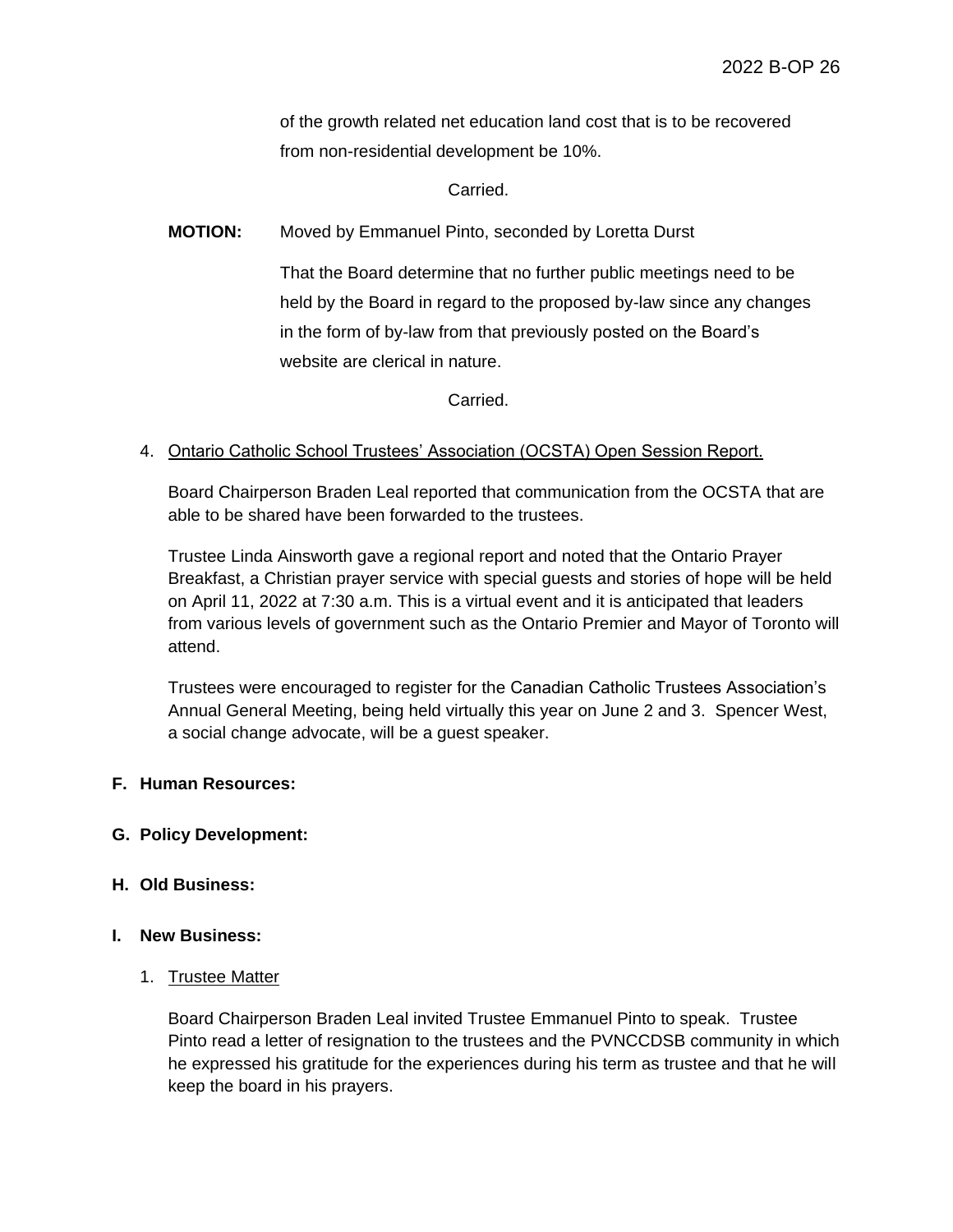The trustees and the Director of Education expressed their regrets for Trustee Pinto's decision to resign and compliments for his conviction of faith, leadership, and expertise as chairperson of the Policy Development Committee. They also extended their best wishes in his future work and gratitude for his integrity and service to the board.

**MOTION:** Moved by Linda Ainsworth, seconded by Helen McCarthy that the letter of resignation from the Board of Trustees received from Emmanuel Pinto, effective March 23, 2022, be accepted, with regret.

### Carried.

Trustee Emmanuel Pinto abstained from the vote.

# **J. Bring Forward:**

## **K. Information Items:**

## 1. Chairperson's Report

Board Chairperson, Braden Leal read a prepared address to Trustee Emmanuel Pinto in response to his resignation. Chairperson Leal gave remarks to wish him well and thank him for his work at the Board for the last few years, commending him for his professionalism and resolve to the importance of Catholic Education.

### 2. Committee Chairperson's Report:

a) Catholic Parent Engagement Committee, February 28, 2022.

Trustee Kevin MacKenzie gave a brief report that plans for the upcoming May event are underway and that parent concerns were addressed regarding student safety.

# **L. Future Meetings and Events:**

- 1. Board Meeting
	- a. Special Board Meeting Double In-camera Session, March 30, 2022, 6:30 p.m.
	- b. Board Meeting Open Session, March 22, 2022, 6:30 p.m. (In-camera Session, 6:00 p.m.)
- 2. Board Standing Committee Meetings: (Listed in chronological order.)
	- a. Policy Development Committee, March 29, 2022, 6:30 p.m.
	- b. Chairperson's Committee, April 4, 2022, 5:00 p.m.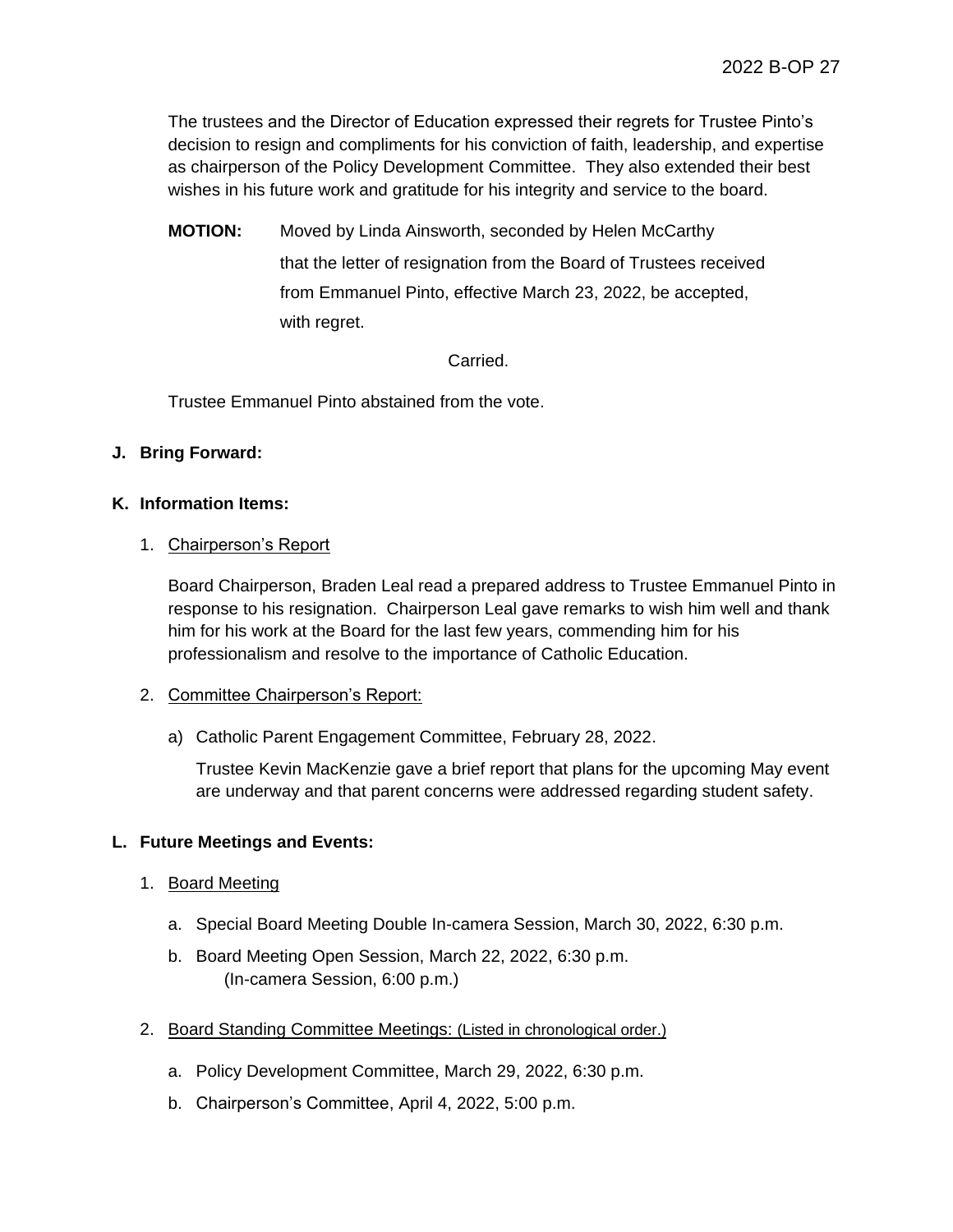- c. Committee-of-the-Whole, April 4, 2022, 6:30 p.m.
- 3. Other Committee Meetings: (Listed in chronological order.):
	- a. Catholic Parent Engagement Committee, March 28, 2022, 6:30 p.m.
	- b. STSCO Governance Committee, March 30, 2022, 3:00 p.m.
	- c. Special Education Advisory Committee, April 21, 2022, 6:30 p.m.
	- d. Student Council Liaison Committee, April 26, 2022, 4:15 p.m.
	- e. French as a Second Language Advisory Committee, April 27, 2022, 4:30 p.m.
	- f. Accessibility for All Committee, May 5, 2022, 1:00 p.m.
	- g. Faith and Equity Advisory Committee, May 12, 2022, 6:30 p.m.
	- h. First Nation Métis Inuit Advisory Committee, June 7, 2022, 6:30 p.m.
	- i. Audit Committee, TBA
	- j. Supervised Alternative Learning Committee (SAL), TBA.

#### 4. Board Events:

- a. Catholic Leadership Development Series Session #3, April 21, 2022.
- b. Ontario Catholic School Trustees' Association (OCSTA) Annual General Meeting, Ottawa, ON, April 21-23, 2022.
- c. Catholic Education Week, May 2-6, 2022.
- d. Catholic Education Week, Province-wide Mass, May 4, 2022. 10:30 a.m. (virtual event)
- e. Catholic Student Leadership Awards, May 4, 2022, Holy Cross Catholic Secondary School.
- f. Catholic Parent Engagement Event, May 18, 2022, 6:00 p.m., Holy Cross Catholic Secondary School
- **MOTION:** Moved by Linda Ainsworth, seconded by Helen McCarthy

that the meeting move into in-camera session at 9:01 p.m.

#### Carried.

The meeting resumed in open session at 9:55 p.m.

#### **M. Conclusion:**

1. Report from the In-camera Meeting